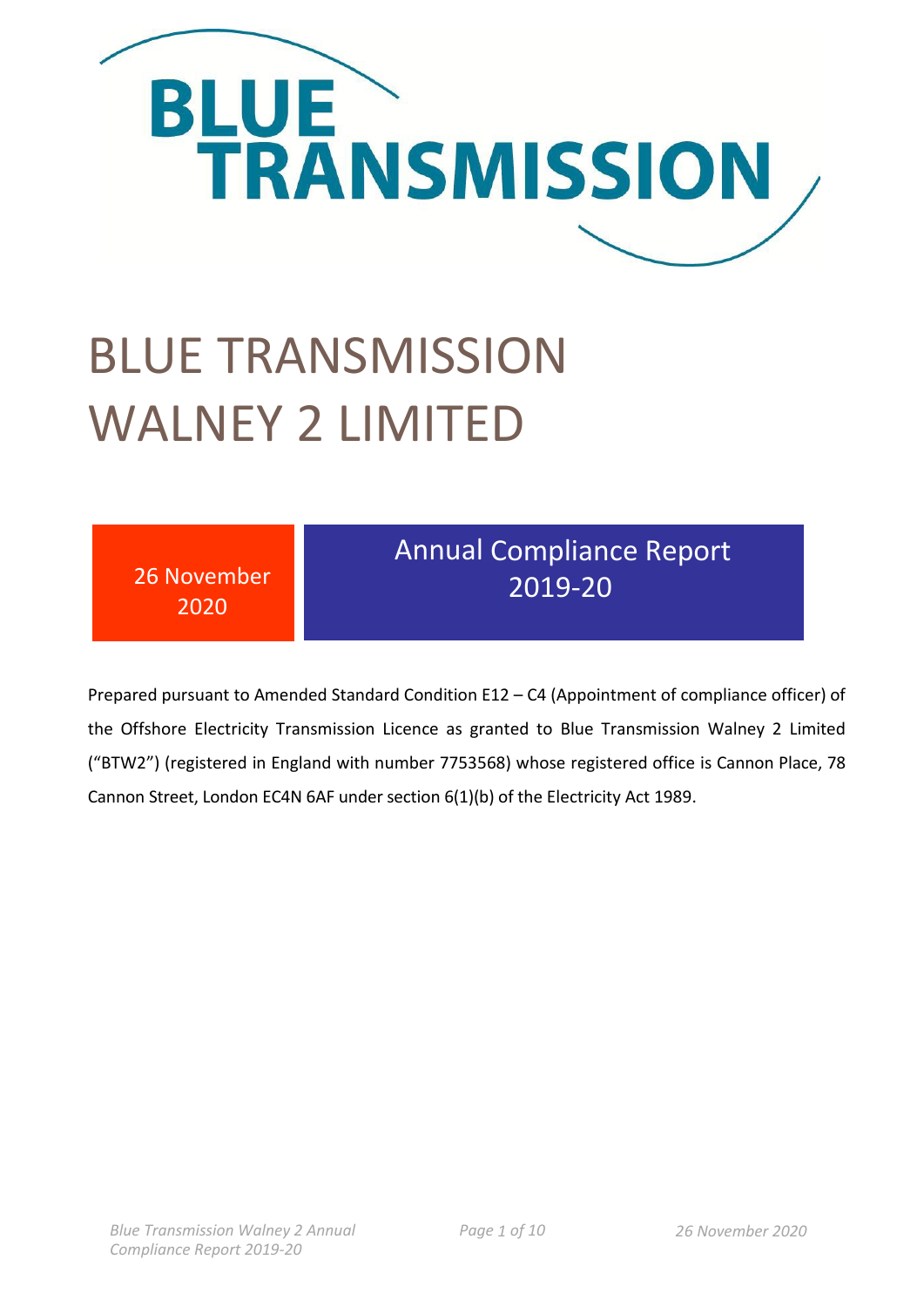#### **1. Introduction**

This report produced pursuant to Amended Standard Condition E12 – C4: Appointment of compliance officer of the Offshore Electricity Transmission Licence ("The Licence") which was issued to Blue Transmission Walney 2 Limited ("Licensee") on 25 September 2012 and came into force on 26 September 2012 addresses:

- 1) Compliance with the relevant duties (as defined below) during the period of this annual report being the period 26 September 2019 through to 25 September 2020 inclusive; and
- 2) Implementation of the practices, procedures and systems adopted in accordance with the "Separation and Independence of the Transmission Business Compliance Statement" or "the Statement" which was published by Blue Transmission Walney 2 Limited on 25 October 2012.

The relevant duties of the Licensee require compliance with the following conditions of Licence granted to Blue Transmission Walney 2 Limited ("BTW2" or "the Company") on 25 September 2012:

- Standard condition E6 (Prohibition of Cross-subsidies);
- Standard condition E7 (Restriction on Activity and Financial Ring Fencing);
- Amended standard condition E12 C1 (Conduct of the Transmission Business);
- Amended standard condition E12 C2 (Separation and Independence of the Transmission Business);
- Amended standard condition E12 C3(Restriction on use of certain information); and
- Amended Standard condition E12 C4 (Appointment of compliance officer).

For the avoidance of doubt this compliance report relates solely to BTW2's compliance with its relevant duties and business separation practices and references to any other compliance report included herein are provided for information purposes only.

# **2. Compliance with the relevant duties**

Under the terms of the Licence, the Licensee is required to publish a compliance statement that details how the Company intends to comply with its obligations under amended standard condition E12 – C2 of the Licence. The Company's compliance statement was approved by the Board on 20 September 2012 and by the Authority on 25 October 2012. A copy of the Statement has been published on the Blue Transmission website and is available via the following link:

[http://www.bluetransmission.com/sitemanager/uploads/files/Blue%20Transmission%20Walney%202%20-](http://www.bluetransmission.com/sitemanager/uploads/files/Blue%20Transmission%20Walney%202%20-%20Compliance%20Statement%20v1.0%20FINAL%20as%20approved%20by%20Ofgem%2025%20October%202012.pdf) [%20Compliance%20Statement%20v1.0%20FINAL%20as%20approved%20by%20Ofgem%2025%20October%2](http://www.bluetransmission.com/sitemanager/uploads/files/Blue%20Transmission%20Walney%202%20-%20Compliance%20Statement%20v1.0%20FINAL%20as%20approved%20by%20Ofgem%2025%20October%202012.pdf) [02012.pdf](http://www.bluetransmission.com/sitemanager/uploads/files/Blue%20Transmission%20Walney%202%20-%20Compliance%20Statement%20v1.0%20FINAL%20as%20approved%20by%20Ofgem%2025%20October%202012.pdf)

For the period 26 September 2019 through to 25 September 2020, BTW2 and its fellow subsidiary undertakings Blue Transmission Walney 1 Limited ("BTW1"), Blue Transmission Sheringham Shoal Limited ("BTSS") and Blue Transmission London Array Limited ("BTLA") each held an offshore transmission licence to operate offshore transmission systems that are independent of each other. BTW2, BTW1, BTSS and BTLA are wholly owned indirect subsidiaries and hence affiliates of Blue Transmission Investments Limited ("BTI").

The offshore electricity transmission licences granted to BTW2, BTW1 and BTSS together with the consents issued by The Gas and Electricity Markets Authority ("the Authority") under amended standard condition E12-C2 of the respective offshore electricity transmission licence permit these companies that hold an offshore electricity transmission licence to share certain resources with BTI and its affiliates, which includes BTW2, BTW1, BTSS and BTLA.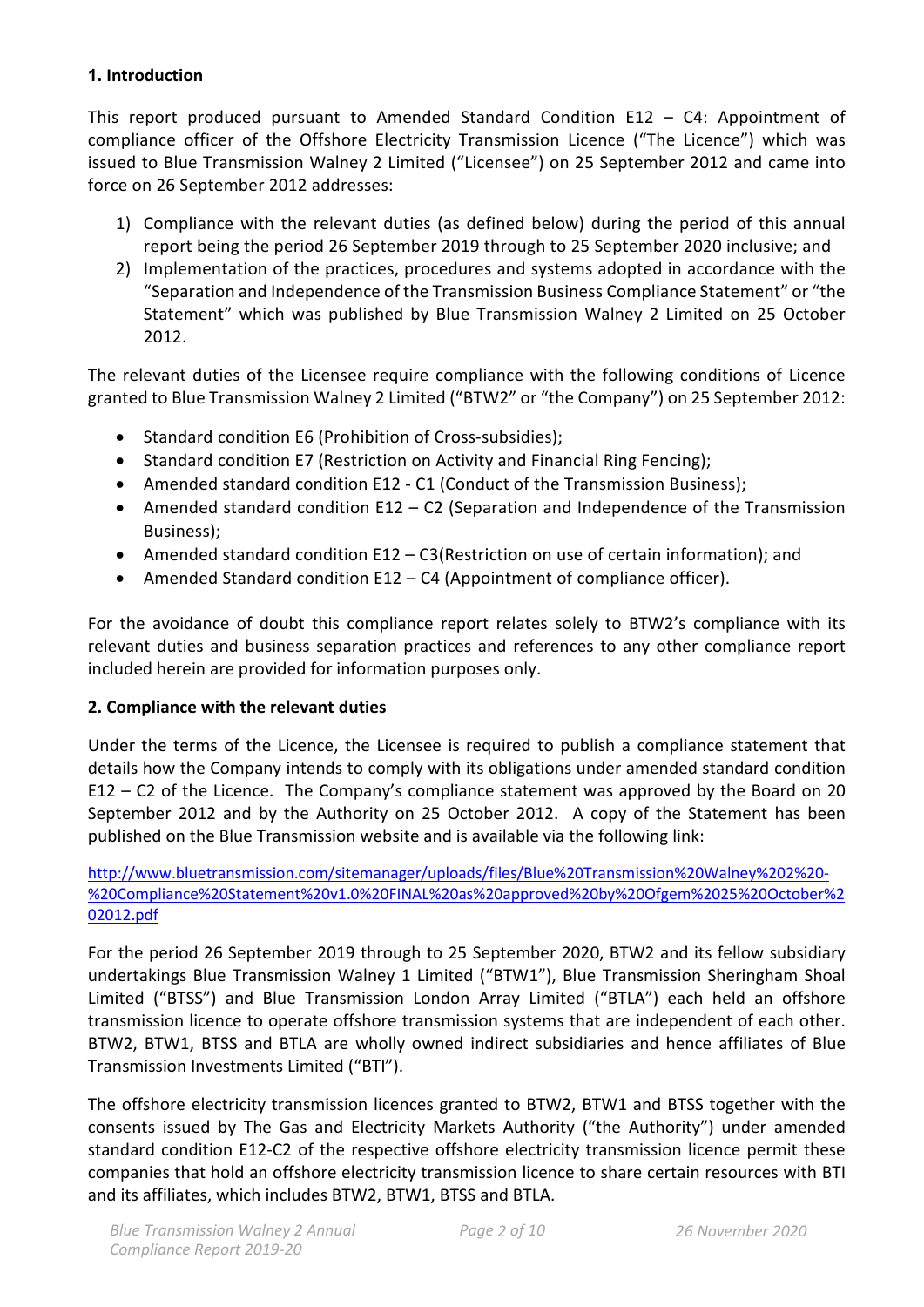The offshore electricity transmission licence granted to BTLA by the Authority permits this company to share certain resources with BTI and its affiliates, which includes BTW2, BTW1 and BTSS.

Further details of the relationship between BTW2, BTW1, BTSS and BTLA are contained within the BTLA compliance statement that was approved by the Authority on 5 November 2013 and is available via the following link:

#### [http://www.bluetransmission.com/sitemanager/uploads/files/Blue%20Transmission%20London%20Array](http://www.bluetransmission.com/sitemanager/uploads/files/Blue%20Transmission%20London%20Array%20compliance%20statement%20-board%20and%20Ofgem%20approved%205%20Nov%202013.pdf) [%20compliance%20statement%20-board%20and%20Ofgem%20approved%205%20Nov%202013.pdf](http://www.bluetransmission.com/sitemanager/uploads/files/Blue%20Transmission%20London%20Array%20compliance%20statement%20-board%20and%20Ofgem%20approved%205%20Nov%202013.pdf)

BTW2 has taken appropriate steps to ensure business separation was effective during the period of this annual report and the relevant issues understood by the directors within the BTI group of companies together with the employees, directors and consultants of Frontier Power Limited (provider of management services to the Company).

For the period of this report the Licensee has been in compliance with its relevant duties.

An annual compliance plan was produced by the compliance officer for the purpose of ensuring compliance with the relevant duties of the Licensee. The annual compliance plan detailed the actions to be undertaken by the compliance officer in relation to the relevant duties of the Licensee and included a consideration of: the advice and information to be provided by the compliance officer; information sharing processes; the Licensee's Licence monitoring processes; the agendas, papers and minutes of the Licensee's Board and committee meetings, reporting; and complaint handling. Further details of the monitoring, responsibilities and reporting obligations in so far as they relate to the relevant duties of the Licensee and how the Board, Compliance Committee and compliance officer discharge those duties can be seen from section 6 and 7 of the Licensee's Statement – a link to this statement is provided above.

#### **Compliance Committee**

The Compliance Committee is a permanent internal body having an informative and consultative role, without executive functions, with powers of information, assessment and presentation to the Board. The Compliance Committee is a committee of the Board and reports to the Board in relation to matters of compliance with the Licence and has been formed to assist the Board in the effective discharge of its responsibilities as to compliance with the obligations placed on the Company as a result of being granted the Licence.

Mr Robert Tivey is the Company's compliance officer. Mr Tivey is not engaged in the management or operation of the licensed transmission business system, or the activities of any associated business.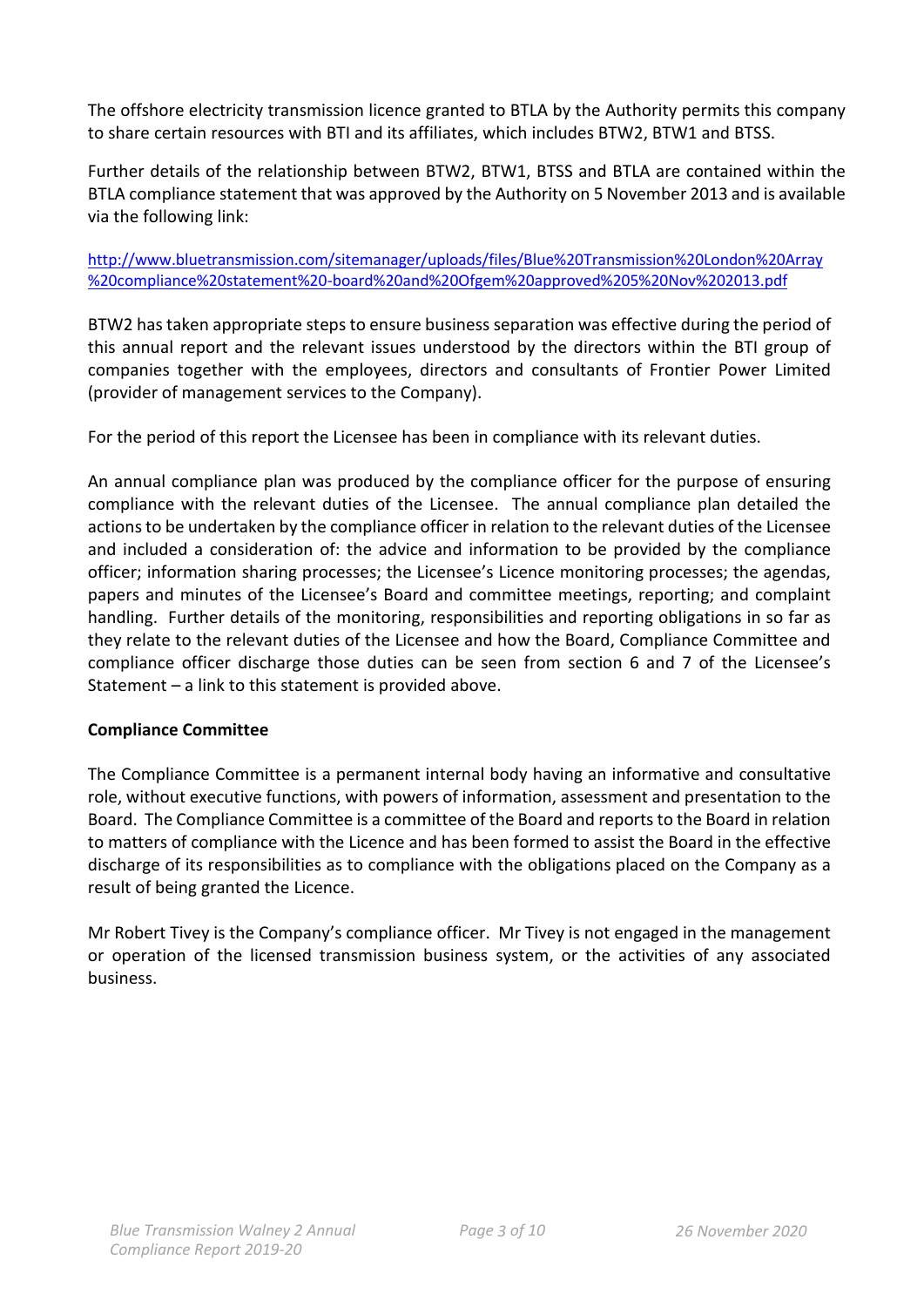Members of the Compliance Committee during the period of this report, and through to the date of this report were as follows:

| <b>Name</b>            |  |
|------------------------|--|
| <b>Matthew Edwards</b> |  |
| <b>Graham Farley</b>   |  |
| <b>Matthew Pitts</b>   |  |
| <b>Gary Thornton</b>   |  |

No issues in relation to the relevant duties of the Licensee have arisen during the period and no complaints have been received by the compliance officer.

The Company does not have an internal audit department and therefore no routine audits of compliance with the relevant duties have been undertaken; however, the Compliance Committee, the Board and the compliance officer have considered the various compliance reports and other evidence in respect of the relevant duties of the Licensee and have concluded that no such audit is necessary as no issues have arisen.

Detailed references to the work of the compliance officer are given in section 2 (f) below.

# **a) Amended Standard Condition E12-C1 (Conduct of the Transmission Business)**

The Licensee has complied at all times during the period of this report with the requirements of amended standard condition E12 – C1.

The Licensee has conducted the business of its Transmission Business consistent with the Statement in general and in particular the code of conduct ("the code") included at appendix 1 to the Statement. A link to the Statement is given above. All employees of the Company (although in fact the Company had no employees during the period of this report), the Company's directors together with all employees, directors and consultants of any of the Company's affiliates including its ultimate parent undertaking (BTI) and Frontier Power Limited that are engaged in providing management services to the Licensee are obliged to abide by the code and the Company and compliance officer has monitored compliance with the code.

In respect of the Licensee's conduct of its transmission business, through the application of the procedures and processes referenced in its Statement (see link to approved Statement above): the Compliance Committee; the Board; and the compliance officer all concur that no unfair commercial advantage has been conferred on or by the Licensee, it affiliates or related undertakings, any user of the national electricity transmission system or any other transmission licensee.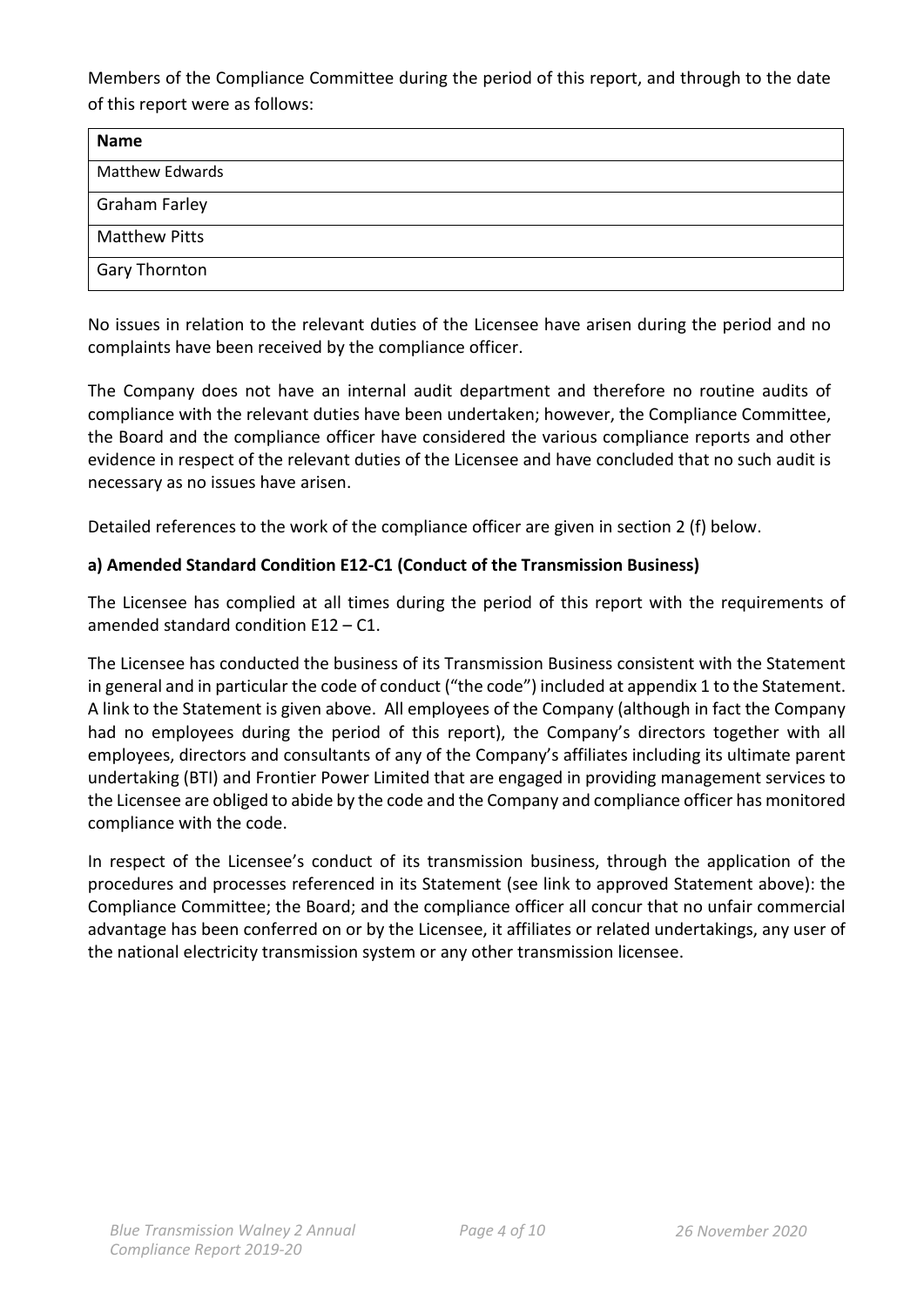In particular, the Compliance Committee; the Board and compliance officer have all noted or concluded, as appropriate, during the period of this report the following:

- 1) That all employees and consultants of: Frontier Power Limited (its affiliates and related undertakings to the extent those employees and consultants provide management services directly or indirectly to BTW2) had confirmed their acceptance of the code that informs those individuals of their obligations under the Licence (as amended by any consents granted by the Authority);
- 2) That in respect of the individuals referenced in 1) above that they had confirmed adherence to the code;
- 3) That the compliance officer had interviewed some of the individuals referenced in 1) above to ensure that they understand the importance of the code and for them to confirm adherence and he has satisfied himself that they have done so;
- 4) That the operating model as described in the section 4 of the Statement has resulted in the Licensee primarily contracting with independent third parties with limited contractual arrangements being entered into with any affiliate, related undertakings and/or related parties of the Licensee. Consequently, the risk of the Licensee (including its affiliates and related undertakings), any user of the national electricity system or any other transmission licensee obtaining an unfair commercial advantage is considered very unlikely;
- 5) The Licensee has a procurement policy in place that requires certain authorisations to be obtained at different levels of procurement that is designed to prevent unauthorised, noncompliant behaviour.

Consequently, the Board have concluded that the Licensee has been in compliance at all times with paragraph 1 of amended standard condition E12 - C1 (Conduct of the Transmission Business) over the period of this report.

The Compliance Committee, the Board and compliance officer also note that no associated business of the Licensee is authorised to generate and/or supply electricity and that to the extent that the licensee has secured and procured separate premises, equipment, systems for recording and storing data, facilities, staff, and property that these are held separately from those owned by the transmission licensee that, being a holder of a co-ordination licence, is responsible for co-ordinating and directing the flow of electricity onto or over the national electricity transmission system. Consequently, the Board has concluded that the Licensee has been in compliance with paragraph 2 of amended standard condition E12 - C1 (Conduct of the Transmission Business) over the period of this report.

# **b) Amended Standard Condition E12 – C2 (Separation and Independence of the Transmission Business)**

The Licensee has complied at all times during the period of this report with the requirements of amended standard condition E12 – C2.

The Licensee has conducted the business of its Transmission Business consistent with the Statement in general and in particular paragraph 4 and the sub-clauses thereto of the Statement.

A description of the corporate governance arrangements that applied during the period of this report that are consistent with the arrangements described in the Statement can be seen in the Company's regulatory accounts on pages 25 to 29 inclusive and can be seen here:

#### [https://www.bluetransmission.com/sitemanager/uploads/files/BTW2\\_Reg\\_accts\\_18-19\\_](https://www.bluetransmission.com/sitemanager/uploads/files/BTW2_Reg_accts_18-19_-_signed.pdf) signed.pdf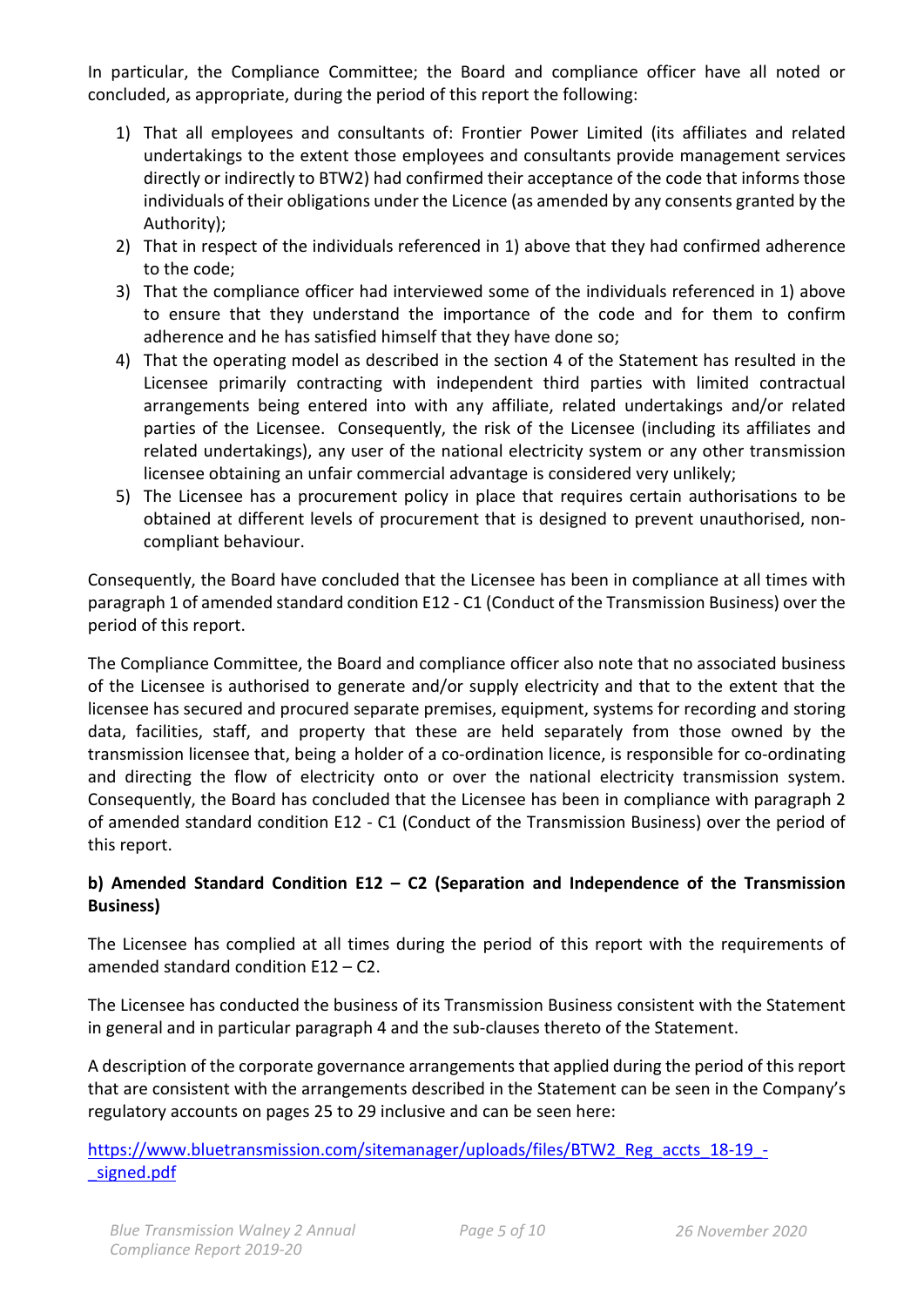The Compliance Committee, the Board and the compliance officer note the following:

- The publication of the Statement was compliant with the requirements of paragraph 2, 3 and 4 of amended standard condition E12 – C2;
- That the Licensee requested and received consent from the Authority and was at all times compliant with that consent in regard to:
	- $\circ$  the sharing of certain resources between affiliates of the Licensee for the purpose of managing the transmission business; and
	- o enabling any person who ceases to be engaged in the management or operation of the transmission business to be engaged in, or in respect of, the activities of the affiliates of the Licensee without limitation as to the expiry of an appropriate time from the date on which he ceased to be engaged by the transmission business that would otherwise be required under amended standard condition E12-C2 paragraph 4 (ii).
- That BTW1 and BTSS requested and received a similar consent from the Authority as that described above that included reference to the sharing of certain resources with that of the Licensee and its affiliates;
- That the transmission licence issued to BTLA does not prohibit the sharing of resources with BTW1, BTW2 and BTSS. Furthermore, the transmission licence issued to BTLA would allow for the engagement of a person, who had ceased to be engaged in, or in respect of, the management or operation of the BTLA transmission business, by any of the current associated businesses of BTLA.

Copies of the relevant consents referenced above can be seen here:

[https://www.ofgem.gov.uk/publications-and-updates/blue-transmission-walney-1-limited-%E2%80%93](https://www.ofgem.gov.uk/publications-and-updates/blue-transmission-walney-1-limited-%E2%80%93-consent-under-amended-standard-condition-e12-c2) [consent-under-amended-standard-condition-e12-c2](https://www.ofgem.gov.uk/publications-and-updates/blue-transmission-walney-1-limited-%E2%80%93-consent-under-amended-standard-condition-e12-c2)

[https://www.ofgem.gov.uk/publications-and-updates/blue-transmission-walney-2-limited-%E2%80%93](https://www.ofgem.gov.uk/publications-and-updates/blue-transmission-walney-2-limited-%E2%80%93-consent-under-amended-standard-condition-e12-c2) [consent-under-amended-standard-condition-e12-c2](https://www.ofgem.gov.uk/publications-and-updates/blue-transmission-walney-2-limited-%E2%80%93-consent-under-amended-standard-condition-e12-c2)

<https://www.ofgem.gov.uk/publications-and-updates/amended-standard-condition-e12-c2-consent>

#### **c) Amended Standard Condition E12-C3 (Restriction on use of certain information)**

The Licensee has complied at all times during the period of this report with the requirements of amended standard condition E12 – C3.

All employees of the Company (although as previously noted there were no such employees during the period of this report) together with all employees, directors and consultants of Frontier Power Limited engaged in the supply of management services to the Company (either directly or indirectly) are obliged to abide by the code which makes specific reference to the restrictions on the use of certain information (paragraph 5 refers) and the Licensee has monitored compliance with the code by way of enquiry of management; the activities of the compliance officer; and discussions held within the Compliance Committee and/or the Board.

Management has put in place controls and procedures to restrict access to information to authorised personnel only. These include controlling physical access to buildings and rooms within buildings and logical access / password protection in relation to data stored on computer systems and related data storage systems. In addition, management assesses the risk of the deliberate disclosure of information to unauthorised personnel as being highly unlikely as the commercial value of such information is considered very low. The compliance officer, Compliance Committee and the Board concur with this assessment.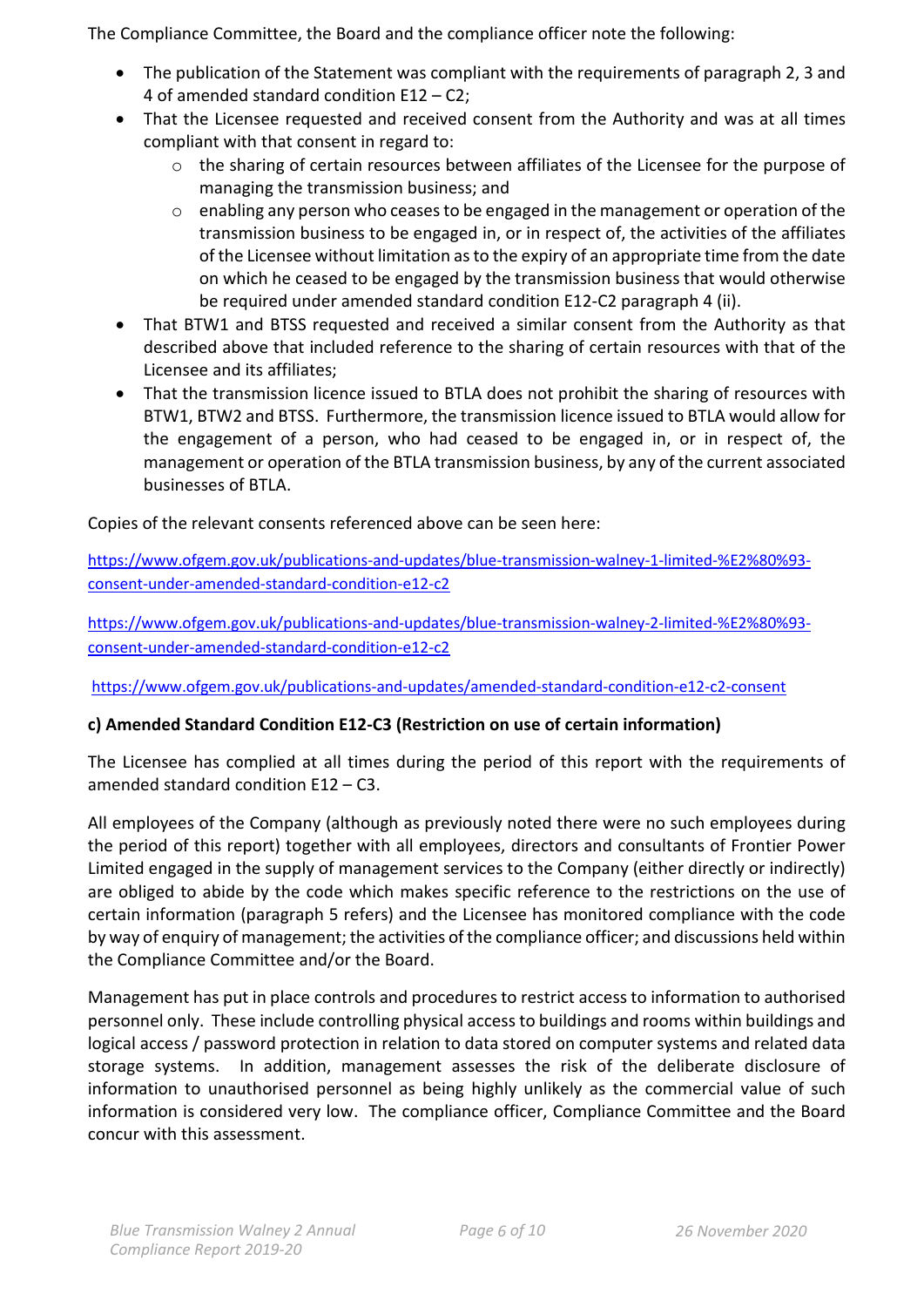All employees (if the Company engaged staff) and Frontier Power employees and consultants, to the extent that they are engaged in supplying management services to BTW2 directly or indirectly are required to confirm adherence to the code. In addition, the compliance officer has interviewed certain Frontier Power employees and consultants to ensure that they understand the importance of the code and for them to confirm adherence and has satisfied himself that they have done so.

# **d) Standard Condition E6 – Prohibition of cross-subsidies**

The Licensee has complied at all times during the period of this report with the requirements of standard condition E6.

The Licensee has complied with the requirement not to give or receive a cross subsidy at any time during the period covered by this report to or from any other business or an affiliate or related undertaking of the Licensee.

As noted at paragraph 4.3.6 of the Statement the nature of the operating model inherently minimises the risk of cross subsidisation as there is a separation of the ultimate ownership of the Licensee from those entities contracted to operate the transmission system – these entities being independent of the ultimate owners (the investors in BTI).

The Compliance Committee, the Board and the compliance officer note that there have been no transactions with affiliates or related parties of the Licensee during the period of this report that were not permitted by the offshore electricity transmission licence.

# **e) Standard Condition E7 – Restriction on Activity and Ring Fencing**

The Licensee has complied at all times during the period of this report with the requirements of standard condition E7.

The Licensee has conducted the business of its Transmission Business consistent with the Statement in general and in particular paragraph 5 of the Statement.

During the period of this report, the Compliance Committee, the Board and compliance officer have considered the activities undertaken by the Licensee to ensure that they fall within the remit of those activities permitted under the Licence. This consideration has included, amongst other matters, a review of: the budget; forecasts; quarterly management reports; reports prepared by Frontier Power (provider of management services to the Licensee); and any reports prepared by the compliance officer after carrying out his activities. The Compliance Committee, the Board and the compliance officer have reviewed the nature of the activities undertaken by the Licensee or contemplated by the Licensee and are satisfied that all the activities undertaken during the period of this report or contemplated during the period of this report and included within the budget or forecast are all permitted activities under the terms of the licence.

The Compliance Committee, the Board and compliance officer having considered the evidence available to them in the form of the reports etc. referenced above note that during the period of this report, the Licensee, which does not have any "relevant associates" (as defined under its offshore electricity licence), has not carried out any activities other than those activities that directly relate to the operation of an offshore transmission business.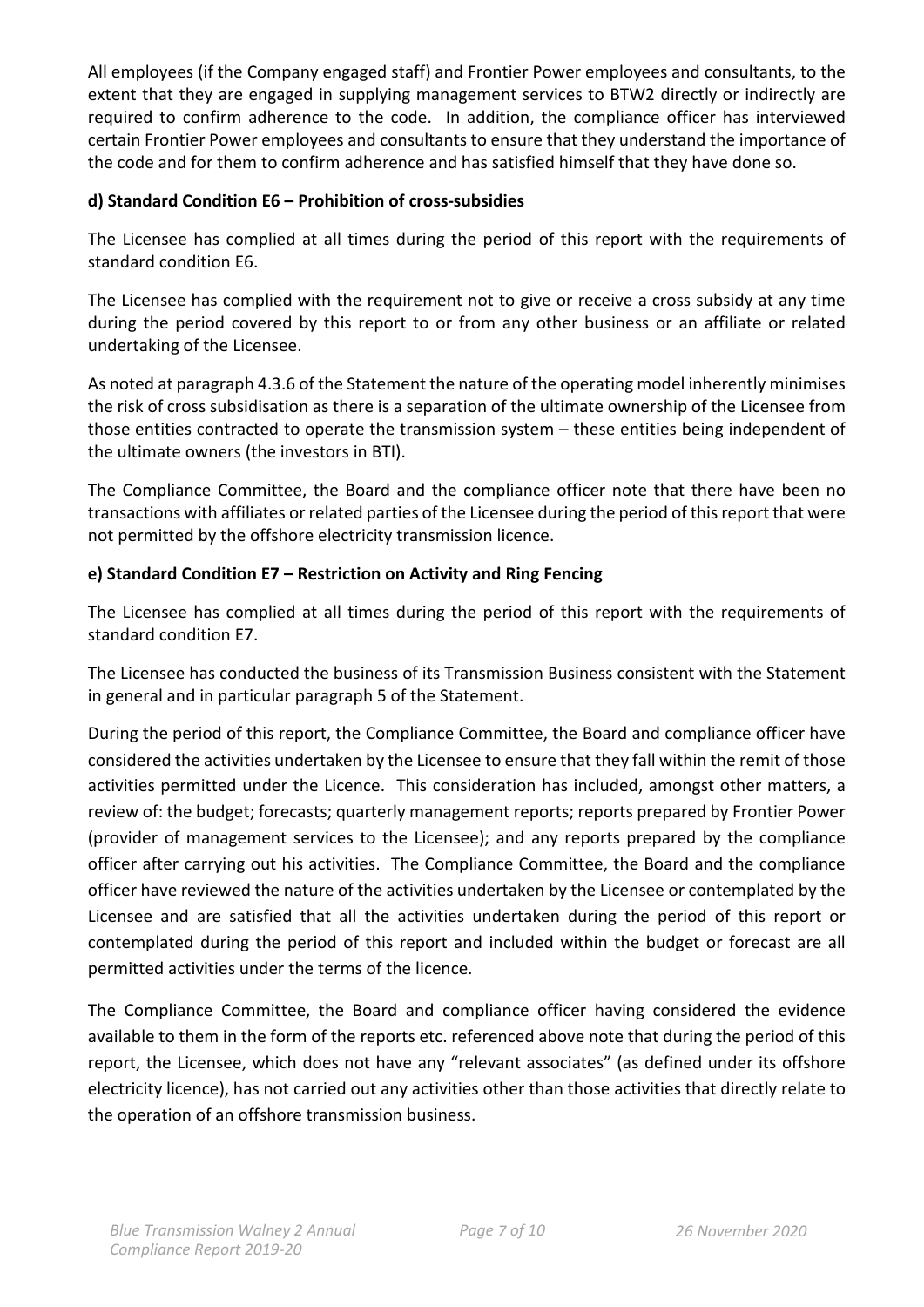# **f) Amended Standard Condition E12-C4 - Appointment of Compliance Officer**

Mr Robert Tivey is BTW2's appointed compliance officer. Mr Tivey has worked for over thirty years in the UK electricity supply industry holding senior management positions in the CEGB, National Power and National Grid. Mr Tivey's experience includes, *inter alia*, responsibility for managing a number of quasi-judicial processes such as planning inquiries and regulatory compliance in both the public and private sectors.

As compliance officer Mr Tivey prepared an annual compliance plan for BTW2 which was presented to BTW2's Compliance Committee and Board on 27 November 2019.

By way of enquiry during the period of this report of both the management of the Licensee and the compliance officer together with a review of reports provided by the compliance officer and management and having observed the activities of the compliance officer, the Compliance Committee and Board satisfied themselves that consistent with the requirements of amended standard condition E12 – C4 (3) that the compliance officer was not engaged in the management or operation of the of the Licensee's transmission system or that of any associated business. The Board and Compliance Committee noted that the compliance officer, Mr Robert Tivey, had been appointed as compliance officer to Blue Transmission Walney 1 Limited, Blue Transmission Sheringham Shoal Limited, Blue Transmission London Array Limited and WoDS Transmission plc but further noted that the position of compliance officer to these companies was not a position of management in those companies. In addition, the Board and Compliance Committee noted, and the compliance officer confirmed that the compliance officer had not been engaged in the management or operation of the Licensee's transmission system or that of any associated business during the period of this report.

The Board noted that a Compliance Committee (being a committee of the board of directors of the Licensee) had been established in accordance with amended standard condition E12 – C4 (4) for the purpose of overseeing and ensuring the performance of the duties and tasks of the compliance officer as set out in paragraph 7 of amended standard condition E12-C4 and the compliance of the Licensee with its relevant duties.

The Board further noted that the Compliance Committee, consistent with the requirements of paragraph 4 of amended standard condition E12-C4, had:

- 1) reported to the Board; and
- 2) included within their membership: a Director who took responsibility for day-to-day compliance with the activities of the Licence; and such persons from within the Licensee's business who are responsible for the management of regulatory issues relating to the Licence.

The Board and the Compliance Committee by way of regular enquiry of the compliance officer and management confirmed that they were satisfied that during the period of this report, that the compliance officer had been provided with such staff, premises, equipment, facilities and other resources as necessary together with such access to the Licensee's premises, systems, information and documentation as necessary for the compliance officer to carry out his duties. The Board and Compliance Committee noted, and the compliance officer concurred that in accordance with amended standard condition E12 – C4 (5) that the compliance officer had been provided with all the staff, premises, equipment, facilities and other resources together with access to premises, systems, information and documentation as required to carry out the duties of the compliance officer.

The Board noted that the Licensee had received no complaint or representation from any person in respect of a matter arising under or by virtue of the relevant duties.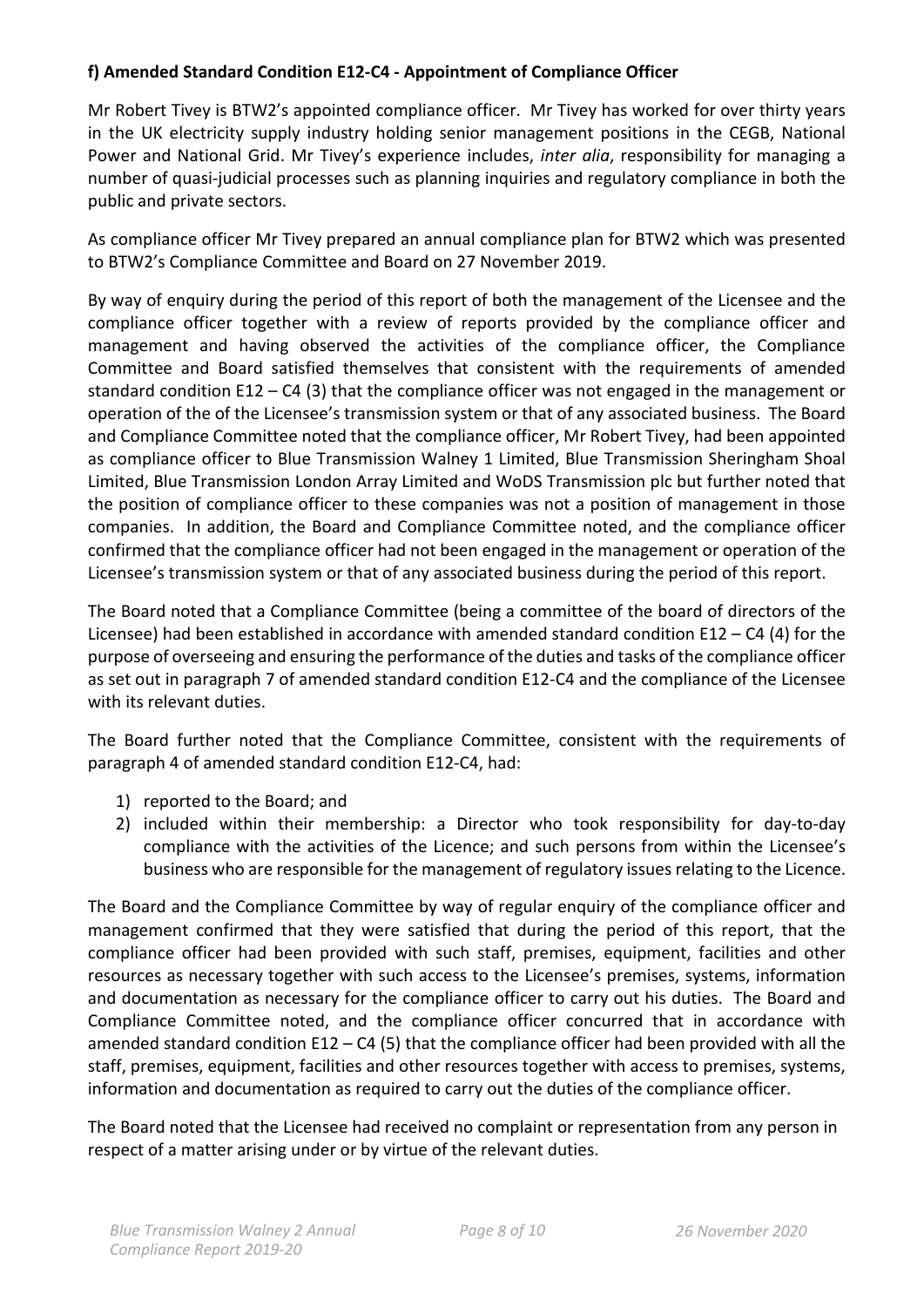The compliance officer's activities during the year included:

- Preparation and presentation of an annual compliance plan to the Compliance Committee;
- Reviewing all Board and Management papers and minutes to ensure compliance with the relevant duties of the Licensee;
- Discussion with certain Frontier Power directors, employees and consultants to ensure that the principles and practices of the relevant duties in general were understood and that the principles and practices relating to business separation in particular were adhered to;
- Reviewing policy and process documents together with employment contracts and the code to confirm that compliance with the relevant duties of the Licensee was properly represented and adhered to;
- Reviewing the register of obligations to ensure compliance with the relevant duties of the Licensee;
- Specific discussion with management on Blue Transmission's the methodology in relation to cost attribution and cost allocations within the Blue Transmission group to ensure there is no cross subsidisation;
- Presenting Reports to the BTW2 Compliance Committee in line with the annual compliance plan and discussing any potentially regulatory compliance issues with the Committee;
- Reporting annually to the Board on compliance with the relevant duties of the Licensee.

The compliance officer was not asked to investigate any complaints during the period of this report and did not identify any breaches of the Licensee's relevant duties which required the attention of the Compliance Committee or the Board.

#### **Certificate of Compliance**

The certificate of Compliance as required under Amended Standard Condition E12-C4 (9) (d) is attached as Annex 1.

#### **3. Who to contact for more information**

Mr R Tivey Compliance officer Blue Transmission Walney 2 Limited The American Barns Lighthorne Warwickshire CV35 0AE